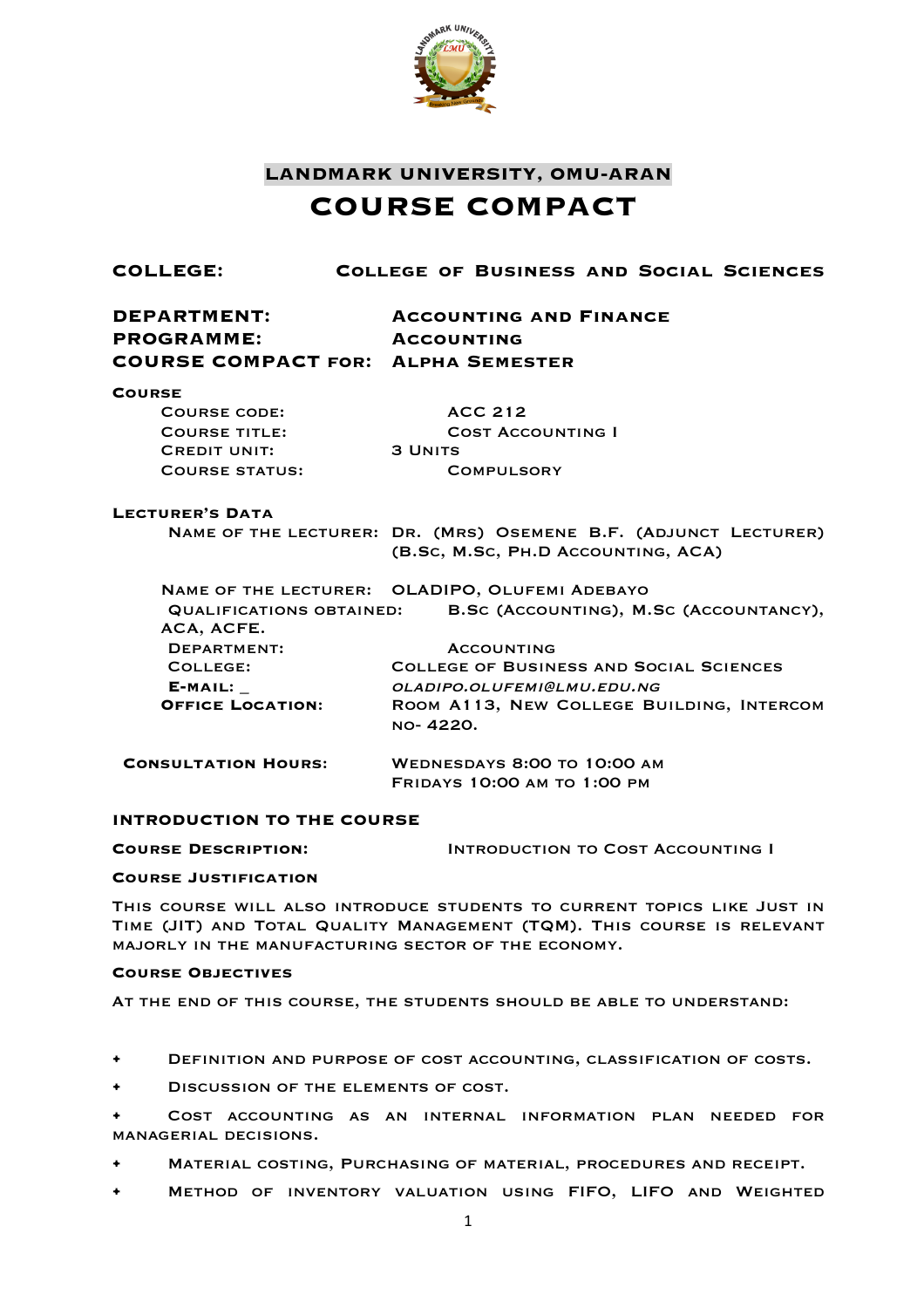Average.

• Stock control and Economic order quantity (EOQ) determination, computation of stocks levels. Entries of Materials purchase in the books of account.

• Accounting for Labour; Factors to be considered in fixing wages, methods of remuneration and Book-keeping.

- Accounting for Overheads, Types of Overhead and Basis for overhead allocation and identify the various types of costs by behaviour and classification.
- The concepts and principles of cost accounting and their applications to support management processes of planning, decision-making, and control.
- Treatment of over and under applied overhead. Absorption and Marginal (Variable) costing and Comparisons and critique of the **TWO METHODS**
- Process costing, general principles of process costing, gain/losses.
- How to relate the various costing methods to different business entities and other activities.
- How to prepare information for performance appraisals.

#### **Course Content**

- $\triangleright$  THE DEFINITION AND PURPOSE OF COST ACCOUNTING
- $\triangleright$  MATERIAL COSTING AND VALUATION
- $\triangleright$  ACCOUNTING FOR LABOUR
- Ø Accounting for Overheads
- Ø Process Costing
- $\triangleright$  CURRENT TREND IN COST ACCOUNTING
- Ø Strategic Cost and Management Accounting

#### **Course Expectations**

Every class is expected to be an interactive one. Therefore, students are expected to be punctual and attend lectures, participate actively in class and Practical Session, read recommended texts and lecture materials, do all assignments and tests as given.

| S/N | <b>GRADING</b>                                                                  | SCORE (%) |
|-----|---------------------------------------------------------------------------------|-----------|
|     | <b>CONTINUOUS ASSESSMENTS</b>                                                   |           |
| 1.  | <b>(ASSIGNMENT</b><br>$\bullet$ C.AI<br>GROUP<br>AND<br>DISCUSSION)             | 7%        |
|     | • C.All (MID-SEMESTER TEST)                                                     | 15%       |
|     | <b>(ATTENDANCE</b><br>$\bullet$ C.AIII<br><b>CLASS</b><br>AND<br>PARTICIPATION) | 8%        |
| 2.  | <b>SUB-TOTAL</b>                                                                | 30%       |
| З.  | <b>FINAL EXAMINATION</b>                                                        | 70%       |
| 4.  | TOTAL                                                                           | 100%      |

#### **Course Delivery Strategies**

1. Two hours of lecture and one hour of tutorial per week.

2. Lecturing will be complemented with both theory and practical aspect.

3. Lecturing to be aided by Audio Visual where and when necessary.

**Course Duration:** Three hours per week for 15 weeks (45 hours)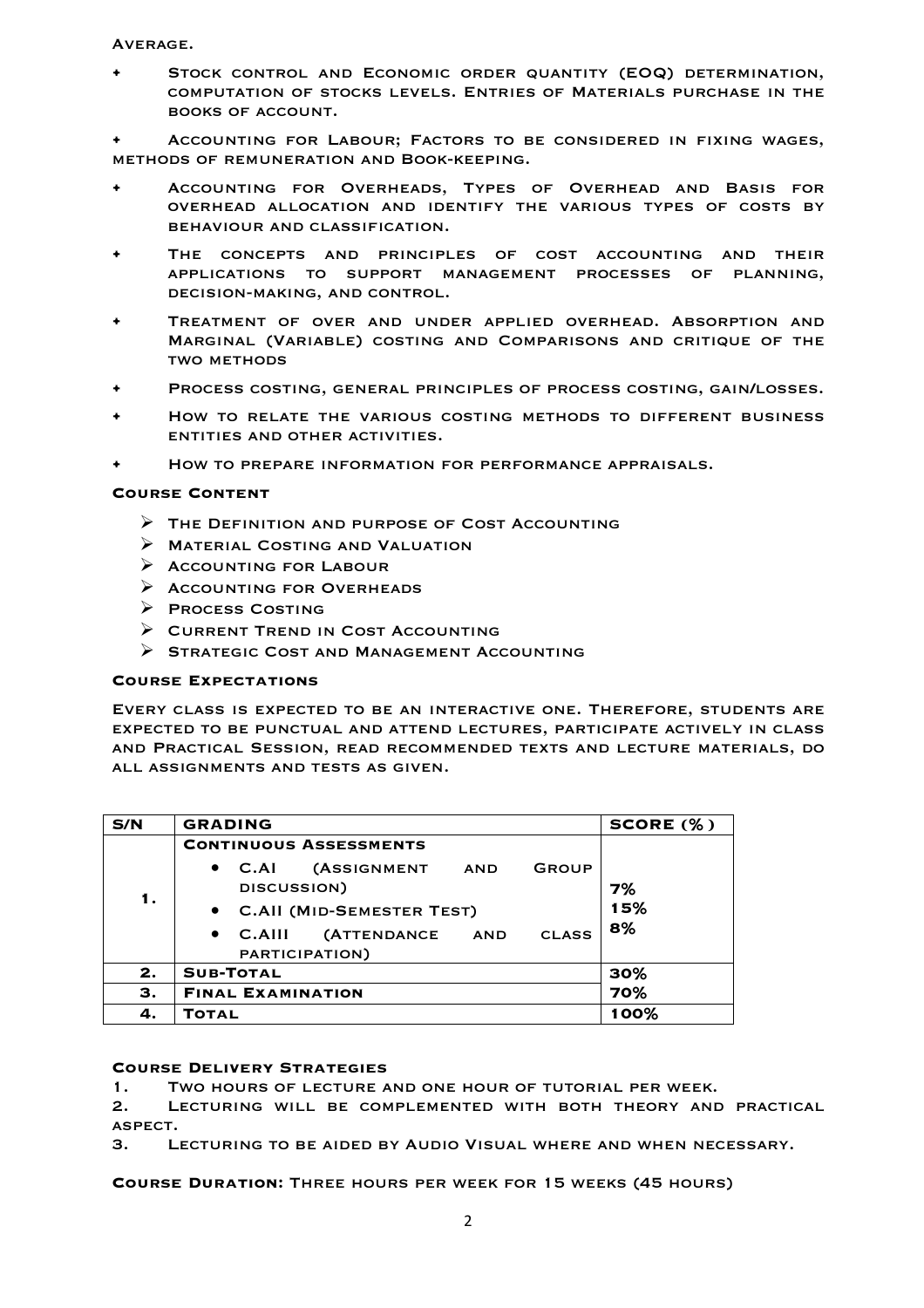## **ALIGNMENT WITH GOALS AND VISION OF LANDMARK UNIVERSITY**

To impact the knowledge of cost accounting practically into our students to break new grounds in the field of Accounting.

To also make them to be solution providers through qualitative and quantitative cost accounting system that focuses on accurate and timely reporting.

# **LECTURE CONTENT**

#### **Module 1** Introduction to Cost Accounting

#### Ø **Week 1 & 2: The Definition and purpose of Cost Accounting:**

- Introduction.
- Objectives of Cost accounting.
- Nature and element of costs.
- Comparison of Cost Accounting and Financial Accounting.

#### Ø **Objectives**

After studying this module, students will

- Be able to define cost accounting
- Understand the range of information that could be supplied by the cost accounting system
- Know the relationships of cost accounting to management accounting and to financial accounting.

## Ø **Description**

The cost accounting system of any organisation is the foundation of internal financial information system. Management need a variety of information to plan, to control and to make decisions. Information regarding the financial aspects of performance is provided by the costing system.

#### **First hour**

Definition and Development of Cost Accounting, The scope of cost accounting, Cost accounting and Decision making, Cost accounting, estimating and pricing.

#### **Second hour**

Costing and management accounting, Costing and Financial accounting, Relationships between cost and management and financial accounting

#### **Third hour**

Overview of costing, Costing and Management accounting – the future

Tutorial will be on a weekly basis. Students will be given practical questions to solve and solution to the questions would be review together with the lecturer.

## Ø **Study Question:**

Define cost accounting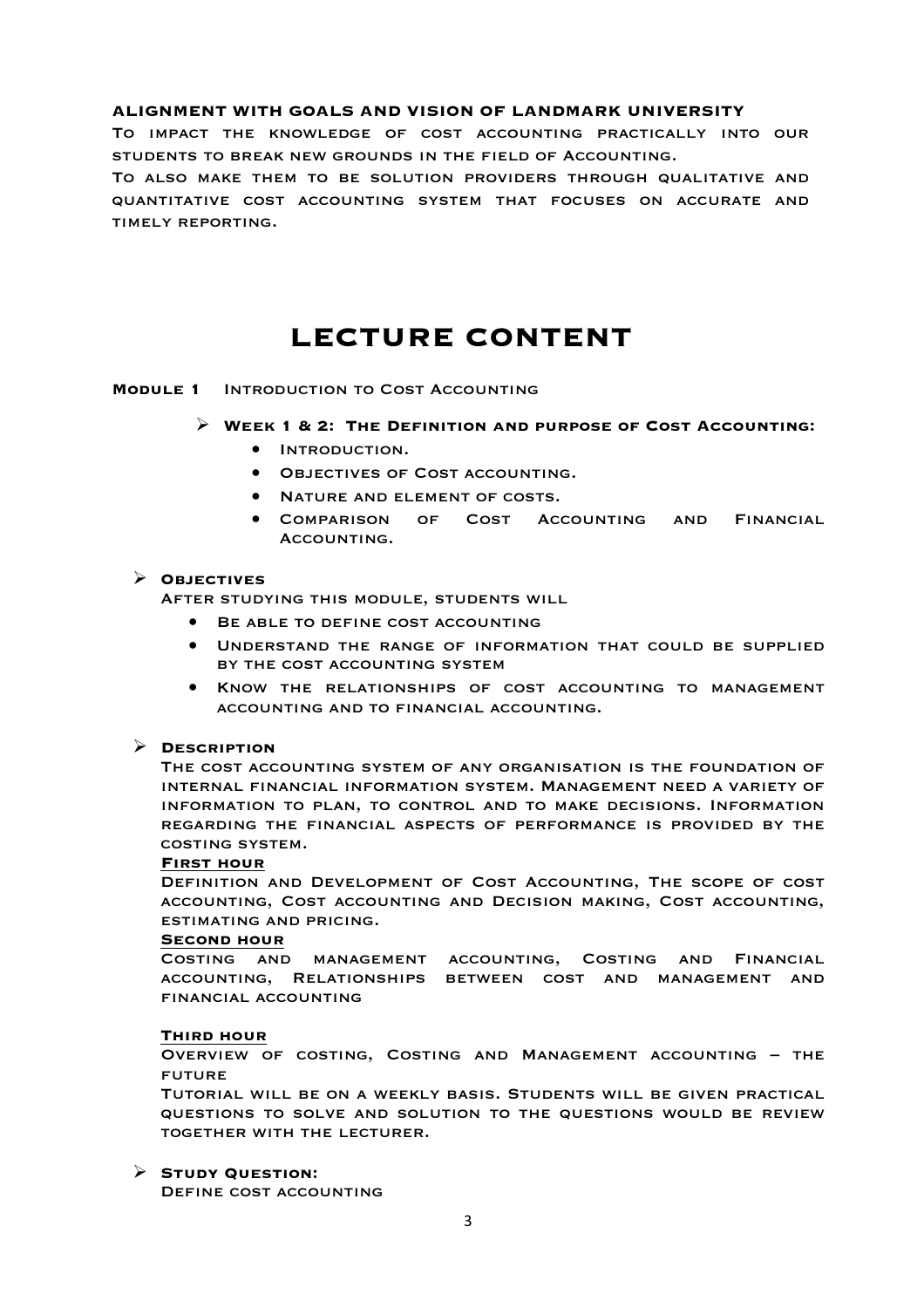Give six (6) examples of costing information and its uses WHAT IS THE RELATIONSHIP BETWEEN COSTING AND FINANCIAL ACCOUNTING?

## Ø **Reading List**

- 1. ATSWA STUDY PACK ON COST ACCOUNTING AND BUDGETING.<br>2. FUNDAMENTALS OF COST ACCOUNTING BY BABATUNDE R. VUS
- FUNDAMENTALS OF COST ACCOUNTING BY BABATUNDE R. YUSUF

#### **Module 2** Material Costing and Valuation **Week 3 & 4**

## **Topic: Material Pricing and Valuation Methods**

- Introduction.
- Purchase of Material, Procedures and Receipt.
- **STOCK CONTROL AND ECONOMIC ORDER QUANTITY.**
- Computation of stock levels and entries of materials purchase in the books of accounts. Using FIFO, LIFO, Weighted Average etc.

#### **Objectives**

After studying this module, students will

- Understand the principles of materials control
- Be able to describe the main purchasing procedures
- Know the elements of storekeeping and stock taking

#### **Study Question:**

In connection with control of materials, you are required to:

- i. Explain the meaning and principles of classification
- ii. Explain the principles of coding
- iii. State four advantages of using a coding system

## **Reading List**

- 1. Coping with Cost Accounting by Eddie Omoleyinwa
- 2. Costing by T. Lucey.

## **Module 3** Accounting for Labour

**Week 5**

## **Topic: Labour: Remuneration methods**

- Introduction.
- Factors to be considered in fixing wages.
- Methods of labour remuneration and Book-keeping.
- TIME BASED SYSTEM AND DAY RATE SYSTEM

## **Objectives**

After studying this module, students will

- Know the main categories of remuneration
- UNDERSTAND THE FEATURES OF TIME BASED SYSTEMS
- Know the features of Incentive schemes

## **Study Question:**

What are the two major categories of remuneration methods?

What factors should be considered when designing incentive schemes?

In what circumstances is the use of High Day Rate System appropriate?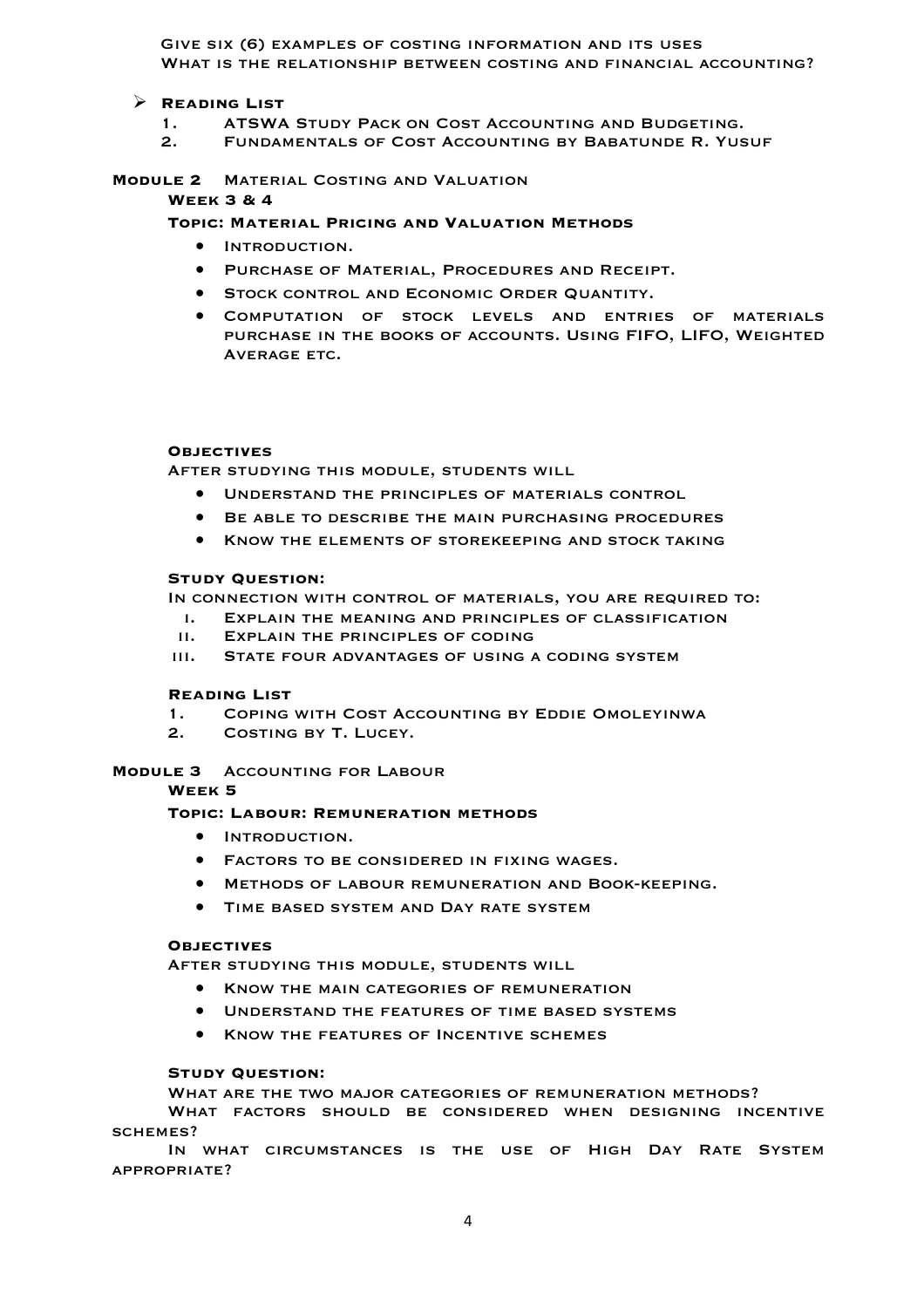## **Reading List**

- 1. ATSWA Study Pack on Cost Accounting and Budgeting.
- 2. Fundamentals of Cost Accounting by Babatunde R. Yusuf
- 3. Coping with Cost Accounting by Eddie Omoleyinwa
- 4. Costing by T. Lucey.

#### **Module 4** Accounting for Overheads

## **Week 6, 7 & 8**

#### **Topic: Overheads Absorption, Allocation and Apportionment**

- **DEFINITION OF OVERHEAD.**
- Types of Overhead.
- Basis for Overhead Allocation.
- Treatment of over and under applied overhead.
- Activity Based Costing (ABC).
- Absorption and Marginal (Variable) costing techniques.
- A comparison and critique of the two methods.

#### **Objectives**

After studying this module, students will

- Understand the principles of overhead absorption and the common bases used
- Understand the principles of overhead apportionment
- Be able to describe how overheads are dealt with in Activity Based Costing

#### **Study Question:**

WHAT IS THE OBJECTIVE OF OVERHEAD ABSORPTION?

What factors govern the choice of the absorption base?

WHAT IS THE DISTINCTION BETWEEN ABSORPTION COSTING AND MARGINAL costing?

#### **Reading List**

- 1. Coping with Cost Accounting by Eddie Omoleyinwa
- 2. Costing by T. Lucey.

## **Module 5** MID SEMESTER TEST

**Week 9**

## **Topic: Revision**

## **Module 6** Cost Accounts

**Week 10 & 11**

## **Topic: Integrated and Interlocking Cost Accounts**

- Accounting systems for costs
- Integrated cost accounts
- Interlocking cost accounts
- Developments in cost accounting (Backflush accounting)

## **Objectives**

After studying this module, students will

- Understand the distinction between integrated and interlocking cost accounts
- Know the double entries required in integrated and interlocking systems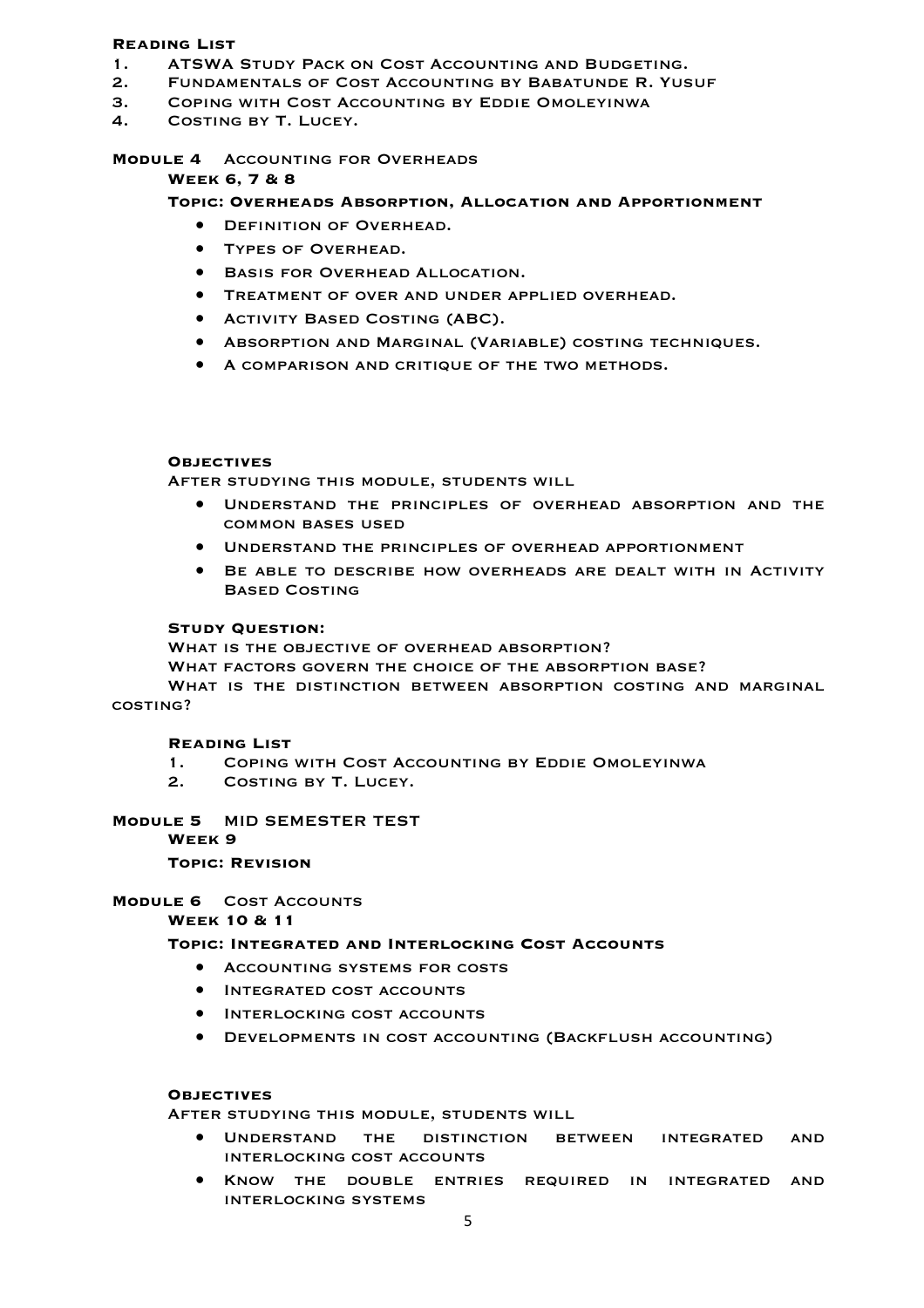• Be able to reconcile the profits of cost and financial **ACCOUNTS** 

#### **Study Question:**

WHAT ARE INTEGRATED COST ACCOUNTS? What are interlocking financial and cost accounts? WHAT IS BACKFLUSH ACCOUNTING?

## **Reading List**

- 1. Coping with Cost Accounting by Eddie Omoleyinwa
- 2. Costing by T. Lucey.

**Module 7** Planning, Control Decision-making

**Week 12 & 13**

## **Topic: Decision-making**

- Planning
- Long term strategic planning
- **FEEDBACK AND CONTROL**
- Feedforward Control
- The decision process and types of decisions
- Information for decision making

#### **Objectives**

After studying this module, students will

- **BE ABLE TO DESCRIBE PLANNING**
- Understand the framework of control and feedback
- Know the principles of feed forward
- Be able to describe decision making and the types of decisions

## **Study Question:**

Define Planning WHAT IS THE PURPOSE OF THE CONTROL PROCESS? WHAT ARE THE ELEMENTS IN THE CONTROL CYCLE? WHAT ARE THE STAGES IN THE DECISION PROCESS?

## **Reading List**

- 1. Coping with Cost Accounting by Eddie Omoleyinwa
- 2. Costing by T. Lucey.

## **Module 8** Strategic Cost and Management Accounting **Week 14 & 15**

**Topic: Strategic Cost Management: Three Key Themes**

- Introduction
- Value Chain Analysis
- **STRATEGIC POSITIONING ANALYSIS**
- Cost Driver Analysis
- **STRUCTURAL COST DRIVERS**
- Executional cost drivers

#### **Objectives**

After studying this module, students will

- Be able to describe Value Chain concept
- Understand the structural cost drivers
- Know the importance of Non-Financial measures